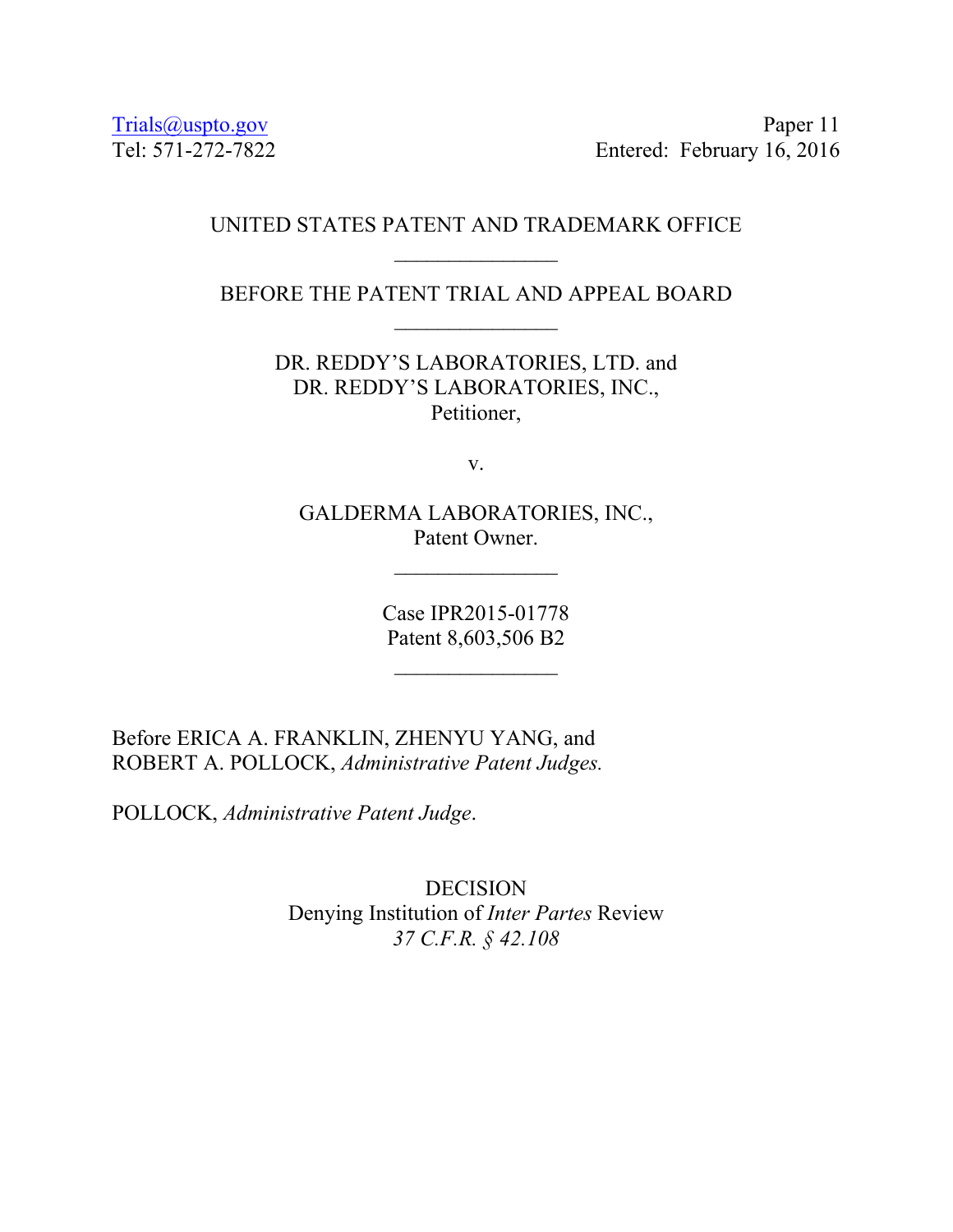#### INTRODUCTION

Dr. Reddy's Laboratories, Ltd. and Dr. Reddy's Laboratories, Inc. (collectively, "Petitioner") filed a Petition (Paper 1; "Pet.") to institute an *inter partes* review of claims 1, 7, 8, 14, 15, and 20 of US 8,603,506 B2 (Ex. 1001; "the '506 patent"). Galderma Laboratories Inc. ("Patent Owner")1 filed a Patent Owner Preliminary Response. Paper 8 ("Prelim. Resp."). We have jurisdiction under 35 U.S.C. § 314.

For the reasons provided below, we determine Petitioner has not established a reasonable likelihood that it would prevail in showing the unpatentability of at least one challenged claim of the '506 patent. *See* 35 U.S.C. § 314(a). We, therefore, deny the Petition for an *inter partes* review.

a. *Related Proceedings* 

 $\overline{a}$ 

Petitioner indicates that the '506 patent has been asserted in the United States District Court for the District of Delaware (Civil Action No. 15-670). Pet. 2; Paper 6, 2.

In addition to the case before us, Petitioner has requested *inter partes* review of claims 1, 7, 8, 14, 15, and 20 of US 8,603,506 B2 on other grounds in Case Nos. IPR2015-01777 and IPR2015-01782.

<sup>&</sup>lt;sup>1</sup> Petitioner further indicates that the Complaint in Civil Action No. 15-670 states that Nestlé Skin Health S.A. is now the owner of the '506 patent. Pet. 2, n.1. Although Patent Owner does not directly address this assertion in the Preliminary Response, the USPTO Assignment Database indicates that patent is assigned to Galderma Laboratories, Inc. Absent additional information, we refer to Galderma Laboratories, Inc. as the Patent Owner.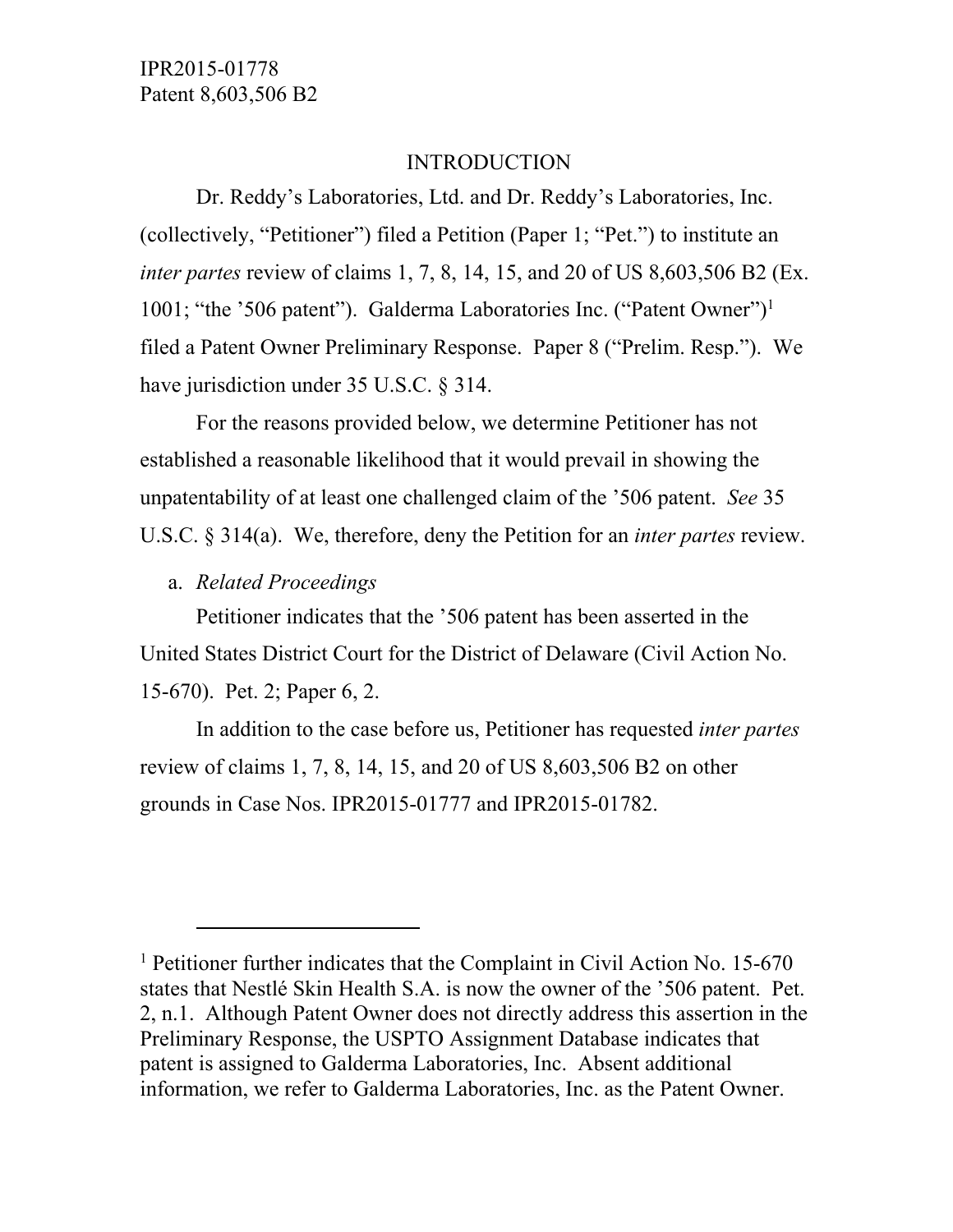-

# b. *The '506 Patent*

The '506 patent is directed to the treatment of "all known types of acne," broadly defined as "a disorder of the skin characterized by papules, pustules, cysts, nodules, comedones, and other blemishes or skin lesions." Ex. 1001, 4:23–32. The genus "acne" is expressly defined as encompassing acne rosacea ("rosacea"), $^2$  a skin disorder "characterized by inflammatory lesions (erythema) and permanent dilation of blood vessels (telangectasia)." *Id.* at 4:31–43. The specification further states the "[t]he present invention is particularly effective in treating comedones." *Id.* at 4:23–43.3

By way of background, the '506 patent discloses that the efficacy of systemically-administered tetracycline compounds in the treatment of acne is commonly believed to be due, "in significant part, to the direct inhibitory effect of the antibiotics on the growth and metabolism of  $\Box$  microorganisms" that "release microbial mediators of inflammation into the dermis or trigger the release of cytokines from ductal keratinocytes." Ex. 1001, 1:42–50. In addition to these antibiotic effects, the specification also notes that tetracyclines may have therapeutic anti-inflammatory effects due to, for example, the "inhibition of neutrophil chemotaxis induced by bacterial chemotactic factors," the "inhibition of [polymorphonuclear leukocyte] derived collagenase, and by scavenging reactive oxidative species produced by resident inflammatory cells." *Id.* at 2:21–32, 3:14–25.

 $2$  The parties agree that the term "acne rosacea" in the specification refers to rosacea. Pet. 30–31; Prelim. Resp. 15–16.

<sup>&</sup>lt;sup>3</sup> Petitioner asserts, and Patent Owner does not contest, that comedones are not a feature of rosacea. Pet. 9, 25; *see* Prelim. Resp. 23–24; Ex. 1004 ¶ 13.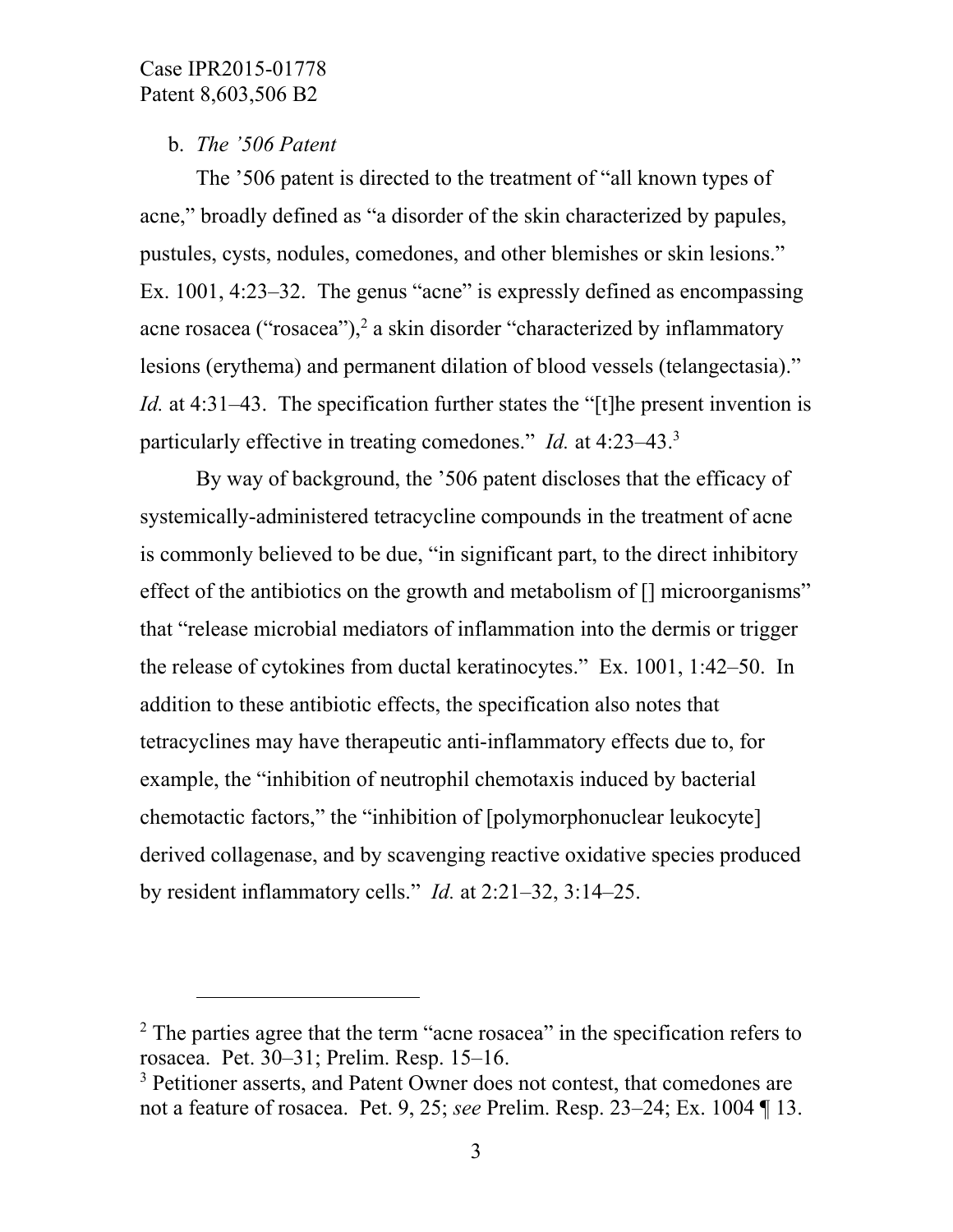The '506 patent teaches that although tetracyclines are administered in conventional antibiotic therapy, antibiotic doses of these compounds can result in undesirable side effects such as the reduction or elimination of healthy microbial flora and the production of antibiotic resistant microorganisms. *Id.* at 3:7–17, 3:31–36. To address the need for effective treatments that minimize these side effects, the '506 patent discloses that "all known types of acne" may be treated by administering a tetracycline compound in an amount having "substantially no antibiotic activity (i.e. substantially no antimicrobial activity)" and, thus, "does not significantly prevent the growth of . . . bacteria." *Id.* at 3:37–50; 4:31–32; 5:31–35. The '506 patent defines "effective treatment" as "a reduction or inhibition of the blemishes and lesions associated with acne" (*id.* 5:31–33), which may be achieved by administering non-antibiotic tetracycline compounds (i.e., those lacking substantial antibiotic activity) or by using sub-antibiotic doses of tetracycline compounds having known antibiotic effects (*see, e.g., id.* at 3:26–29, 4:58–61, 5:1–9, 5:35–42).With respect to the latter, the specification indicates that a sub-antibiotic dose may comprise "10–80% of the antibiotic dose," or "an amount that results in a serum tetracycline concentration which is 10–80% of the minimum antibiotic concentration." *Id.* at 5:36–42; 6:7–12.

The specification teaches that, whereas exemplary *antibiotic* doses of tetracycline compounds include 50, 75, and 100 milligrams per day of doxycycline, in an especially preferred embodiment, doxycycline (as doxycycline hyclate) is administered as a 20 milligram dose, twice daily. *Id.* at 5:43–45; 5:59–63. The specification teaches that this 40 milligram per day dose provides the maximum non-antibiotic (i.e., sub-antibiotic) of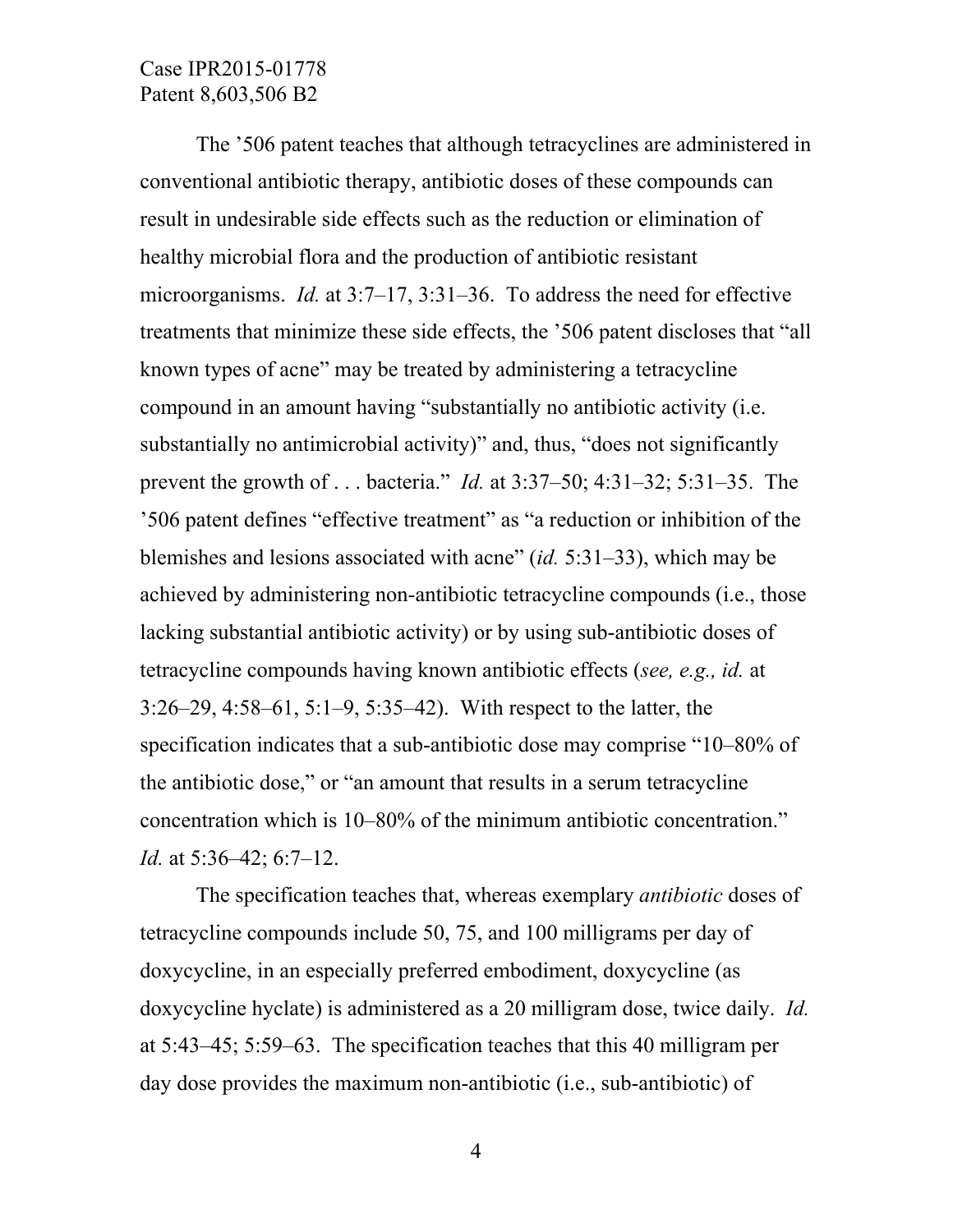doxycycline based on steady-state pharmacokinetics. *Id.* at 5:49–52. In terms of serum concentration, doxycycline may also be administered in an amount that results in a serum concentration between about 0.1 and 0.8 μg/ml. *Id.* at 6:29–32.

Example 38 of the '506 patent discloses that in a six-month, placebocontrolled trial for the treatment of acne<sup>4</sup> using 20 mg doxycycline hyclate, twice daily, doxycycline-treated patients showed a statistically significant reduction in both comedones and inflammatory lesions (defined as "papules and pustules, less than or equal to 5 nodules") as compared to placebo. *Id.* at 19:54–55; 20:24–32. The six-month doxycycline treatment "resulted in no reduction in skin microflora . . . nor an increase in resistance counts when compared with placebo." *Id.* at 20:33–37; *see id.* at 5:64–6:4.

c. *Representative Claim* 

-

Claim 1 of the '506 patent recites:

1. A method for treating papules and pustules of rosacea in a human in need thereof, the method comprising

administering orally to said human doxycycline, or a pharmaceutically acceptable salt thereof, in an amount that

- (i) is effective to treat the papules and pustules of rosacea;
- (ii) is 10-80% of a 50 mg dose of doxycycline per day; and

(iii) results in no reduction of skin microflora during a six-month treatment, without administering a bisphosphonate compound.

<sup>&</sup>lt;sup>4</sup> Petitioner asserts that Example 38 is directed to treating common acne (acne vulgaris), presumably based on inclusion criteria requiring the presence of comedones, non-inflammatory lesions which are not a symptom of rosacea. *See* Pet. 9, 23, 25; Ex. 1001, 1:20, 19:54; Ex. 1004 ¶ 13. Patent Owner does not dispute this characterization. *See* Prelim. Resp. 21.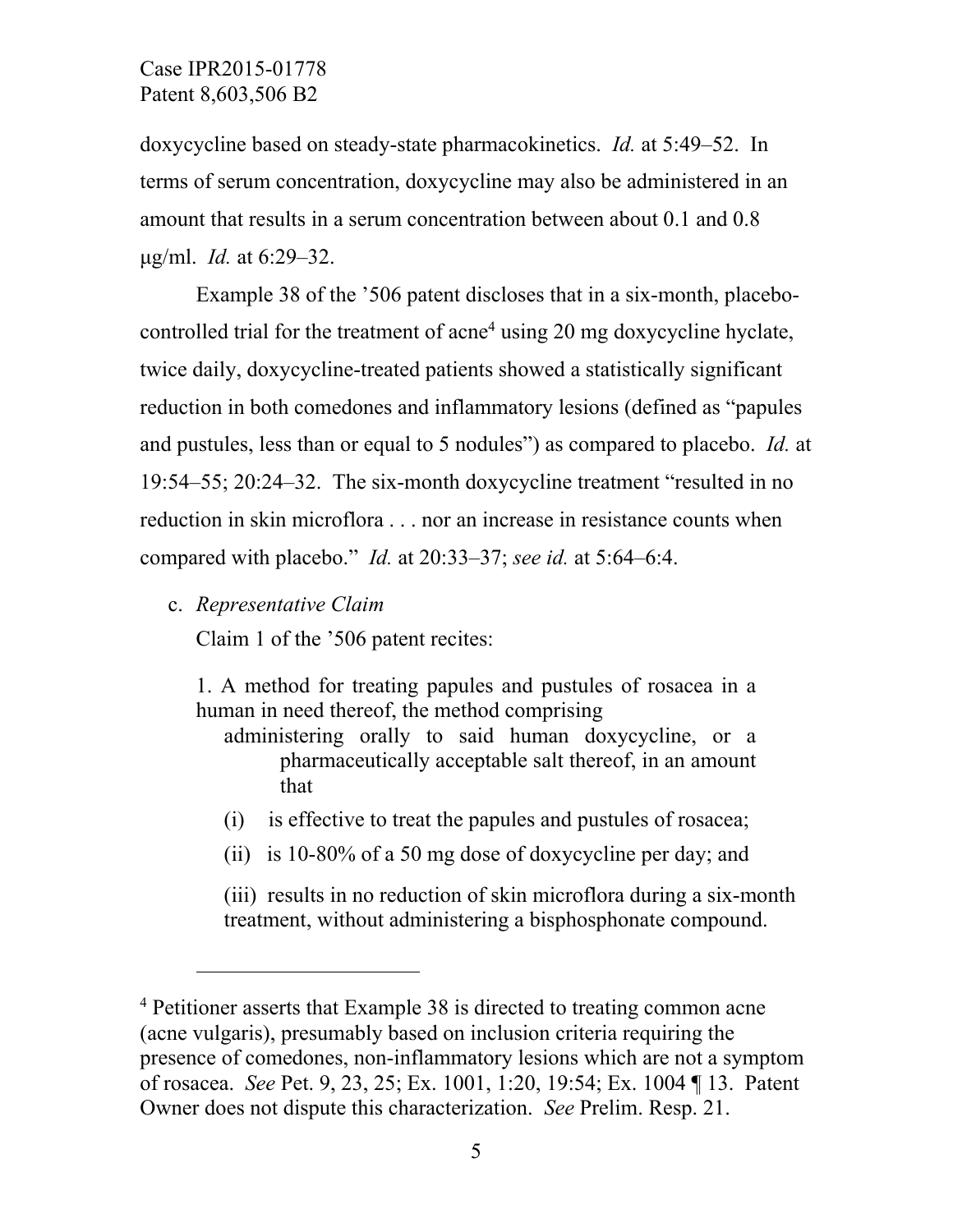The remaining asserted claims recite "an amount [of doxycycline] which provides a serum concentration in the range of about 0.1 to about 0.8 μg/ml" (claims 7, 14, and 20), "40–80% of a 50 mg dose of doxycycline per day" (claim 8), and "doxycycline, or a pharmaceutically acceptable salt thereof, in an amount of 40 mg per day" (claim 15).

d. *Asserted Grounds of Unpatentability* 

| <b>Claims challenged</b> | <b>Basis</b> | <b>Reference</b>     |
|--------------------------|--------------|----------------------|
| 1, 7, 8, 14, 15, and 20  | \$102        | Ashley $372^5$       |
| 1, 7, 8, 14, 15, and 20  | § 103        | Ashley '572          |
| 1, 7, 8, 14, 15, and 20  | § 103        | Ashley $267^6$       |
| 1, 7, 8, 14, 15, and 20  | § 102        | OREACEA <sup>7</sup> |

Petitioner asserts the following grounds of unpatentability.

# ANALYSIS

# a. *The '506 Priority Documents*

The '506 patent issued from a chain of continuation and divisional applications (collectively, "non-provisional parent applications") first filed on April 5, 2002. Ex. 1001. More specifically, the '506 patent issued from Application No. 13/277,789, filed October 20, 2011, which, as set forth on column 1 of the patent,

is a continuation of U.S. application Ser. No. 11/876,478, filed on Oct. 22, 2007[,] now U.S. Pat. No. 8,052,983, allowed, which is a continuation of U.S. application Ser. No. 10/757,656, filed

 $\overline{a}$ 

<sup>5</sup> Ashley, US 7,232,572. Ex. 1020.

<sup>6</sup> Ashley, US 7,211,267. Ex. 1016.

<sup>7</sup> ORACEATM, *Physicians' Desk Reference* (61st ed. 2007), *available at* http://www.pdr.net. Ex. 1043.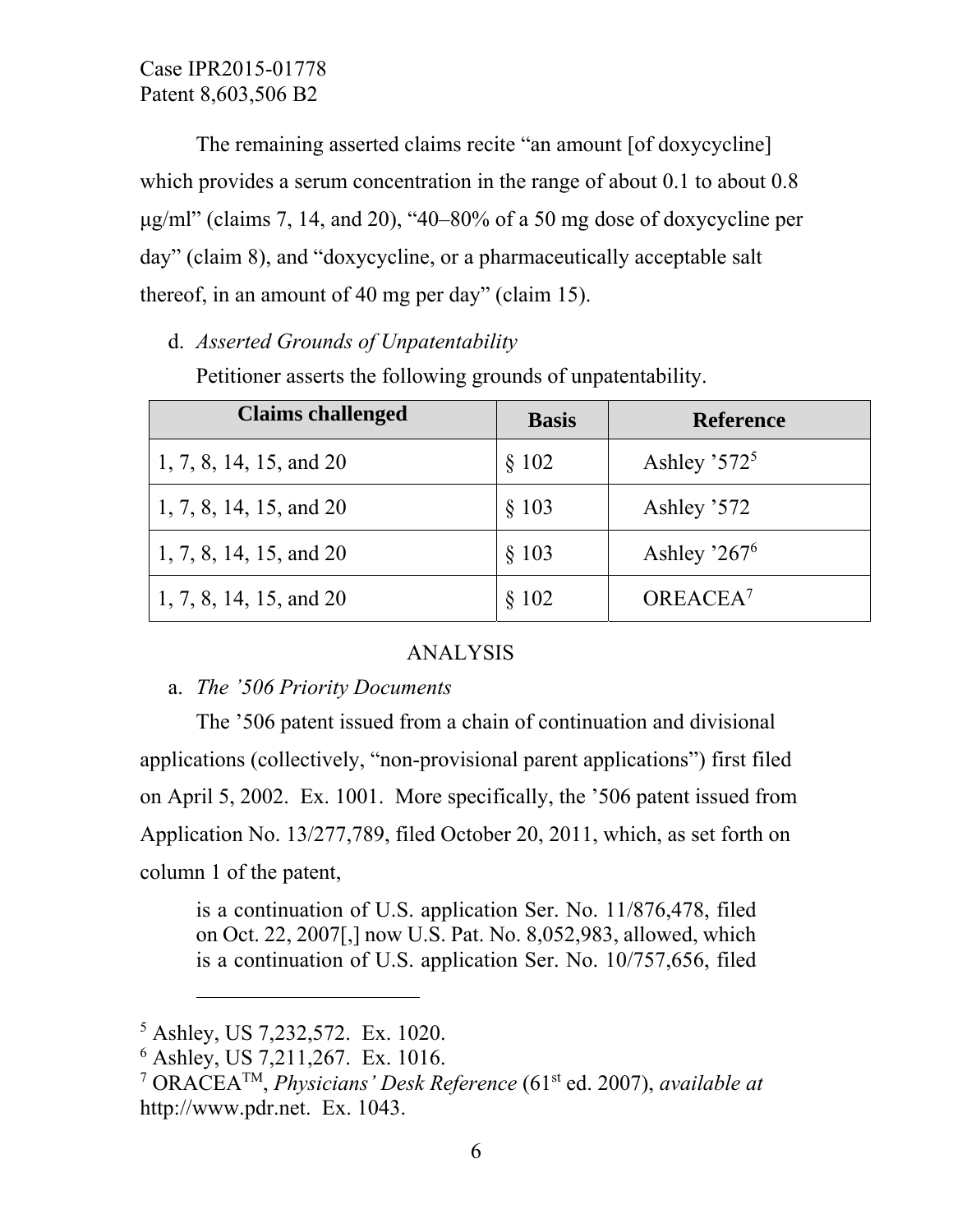on Jan. 14, 2004, abandoned, which is a divisional application of U.S. application Ser. No. 10/117,709, filed on Apr. 5, 2002, now U.S. Pat. No. 7,211,267, which claims the benefit of U.S. Provisional Application No. 60/281,916, filed Apr. 5, 2001, and U.S. Provisional Application No. 60/325,489, filed Sep. 26, 2001.

As illustrated in the flow chart on page 12 of Patent Owner's Preliminary Response, Ashley '267 issued from the earliest non-provisional application in this chain, whereas Ashley '572 issued from a related, nonpriority application. Petitioner contends that Ashley '267, Ashley '572, and ORACEA qualify as prior art because the challenged claims of the '506 patent lack written descriptive support in the non-provisional parent applications and are, therefore, not entitled to claim the benefit of the filing date of those applications under 35 U.S.C. § 120. Pet. 5–6.

The parties do not dispute that the'506 patent and the non-provisional parent applications share substantially the same specification. Indeed, Petitioner cites to the '506 patent in arguing that the non-provisional parent applications fail to provide written descriptive support for the challenged claims. *See, e.g.*, Pet. 22; Prelim. Resp. 12. Accepting that the '506 patent is representative of the disclosure in these earlier-filed applications, we adopt Petitioner's convention of citing to the '506 patent as a surrogate for the specification of any of the non-provisional parent applications.

Patent Owner argues that Petitioner's attack on the written descriptive support in the priority documents should be rejected as a thinly-veiled attempt to circumvent 35 U.S.C. § 311(b), which permits *inter partes* review "only on a ground that could be raised under section 102 or 103." *See* Prelim. Resp. 39–42. Although recognizing that "the Board has the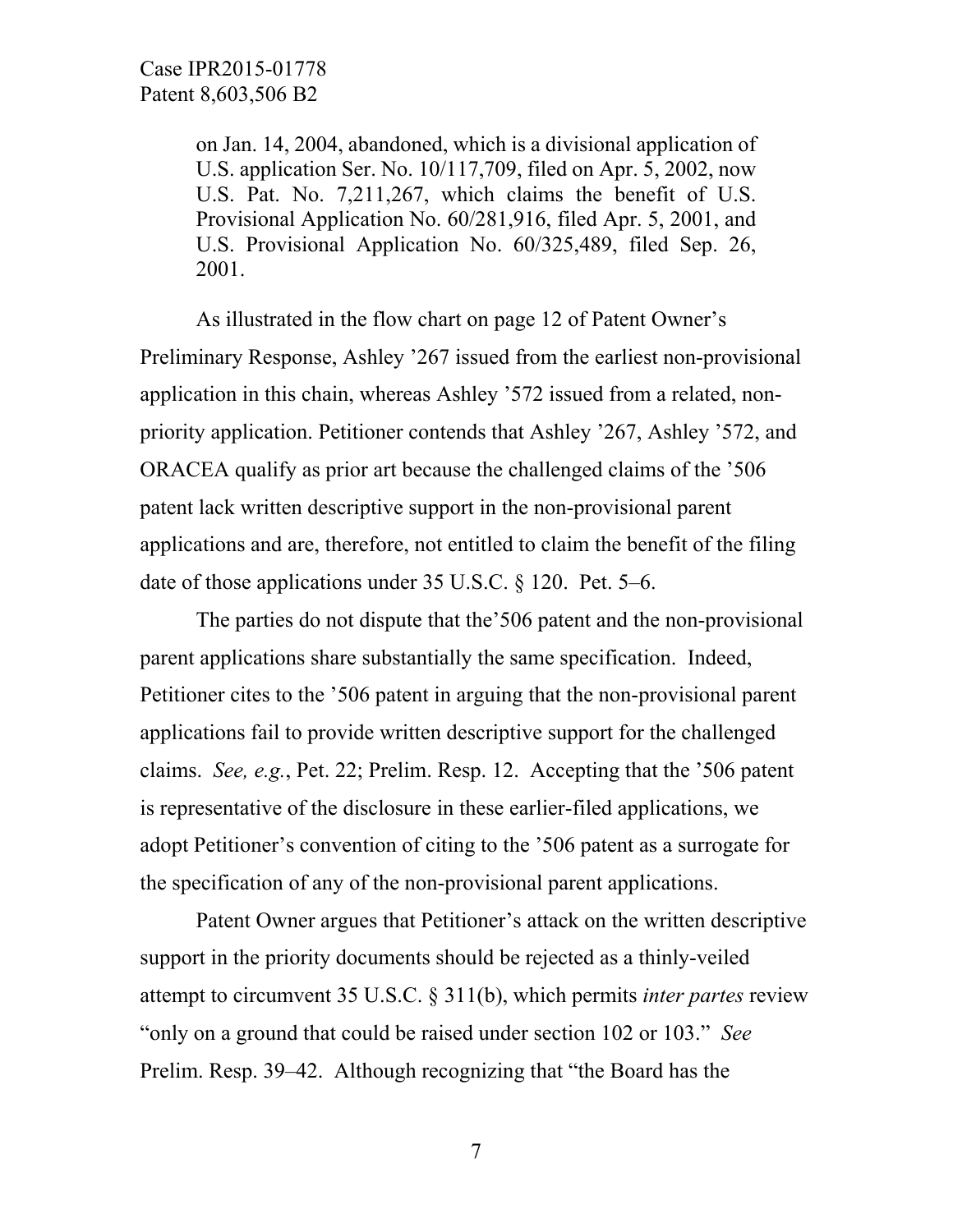authority to determine priority entitlement . . . where there is legitimate intervening prior art," Patent Owner contends that this authority is cabined to situations where the priority documents do not share the same specification with the challenged patent. Prelim. Resp. 39 (citations omitted). We do not find Patent Owner's distinction persuasive; nor is this a matter of first impression. *See Bioactie Labs. v. BTG Int'l Inc*., Case IPR2015-01305 (PTAB Dec. 15, 2015) (Paper 19) (finding that Petitioner failed to demonstrate that parent application having same specification as challenged patent lacked written descriptive and enablement support with respect to challenged claims). Accordingly, we address the substance of Petitioner's priority challenge.

### b. *Claim Construction*

 $\overline{a}$ 

In an *inter partes* review, the Board interprets a claim term in an unexpired patent according to its broadest reasonable construction in light of the specification of the patent in which it appears. 37 C.F.R. § 42.100(b); *In re Cuozzo Speed Techs., LLC*, 778 F.3d 1271, 1278–81 (Fed. Cir. 2015), *cert. granted sub nom. Cuozzo Speed Techs., LLC v. Lee*, 84 U.S.L.W. 3218 (U.S. Jan. 15, 2016) (No. 15-446). Under that standard, and absent any special definitions, we assign claim terms their ordinary and customary meaning, as would be understood by one of ordinary skill in the art at the time of the invention,<sup>8</sup> in the context of the entire patent disclosure. *In re Translogic Tech., Inc.*, 504 F.3d 1249, 1257 (Fed. Cir. 2007). And

<sup>8</sup> Patent Owner provisionally adopts, as do we, Petitioner's definition of a person of ordinary skill in the art as "a licensed and practicing dermatologist with as little as one year of treating patients in a hospital, clinical, and/or private setting." Prelim. Resp. 5; Pet. 36 (both quoting Ex. 1004 ¶ 11).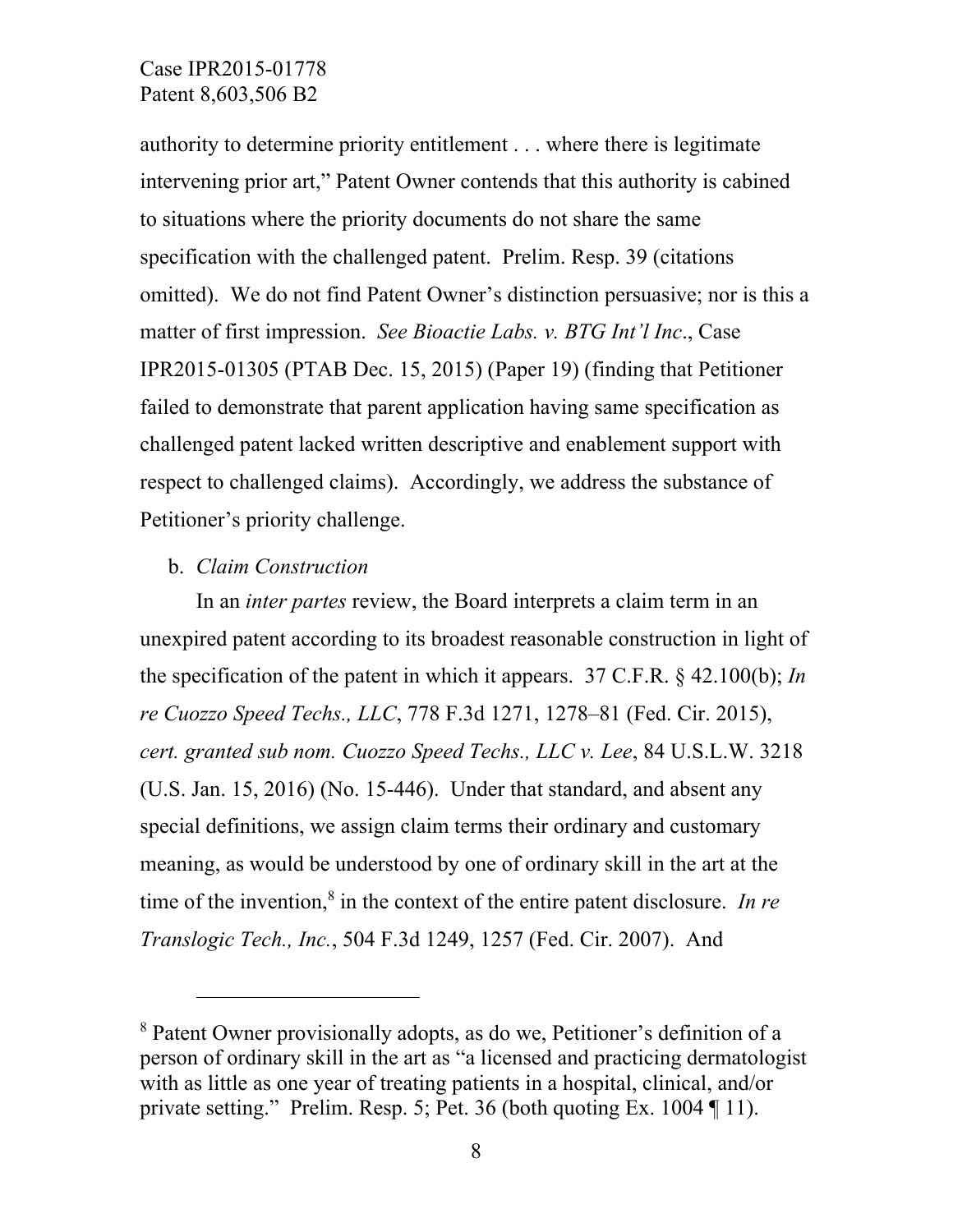"[a]lthough an inventor is indeed free to define the specific terms used to describe his or her invention, this must be done with reasonable clarity, deliberateness, and precision. 'Where an inventor chooses to be his own lexicographer and to give terms uncommon meanings, he must set out his uncommon definition in some manner within the patent disclosure' so as to give one of ordinary skill in the art notice of the change.'" *In re Paulsen*, 30 F.3d 1475, 1480 (Fed. Cir. 1994) (citation omitted). "In such cases, the inventor's lexicography governs." *Phillips v. AWH Corp.*, 415 F.3d 1303, 1316 (Fed. Cir. 2005) (en banc). Only terms which are in controversy need to be construed, however, and then only to the extent necessary to resolve the controversy. *Vivid Techs., Inc. v. Am. Sci. & Eng'g, Inc.*, 200 F.3d 795, 803 (Fed. Cir. 1999). For this reason, we provide express constructions for only the following terms.

#### *i. Rosacea*

The parties agree that the '506 patent identifies rosacea ("acne rosacea") as a form of acne. Pet. 30–31; Prelim. Resp. 7. Although Petitioner contends that one of ordinary skill in the art would not classify rosacea as a form of acne (Pet. 22; Ex. 1004 ¶¶ 12, 13), we apply the inventor's clearly expressed definition that "acne include[s] . . . acne rosacea" (Ex. 1001 4:31–41). With respect to the symptoms of rosacea, however, neither party contends that uncommon meanings apply. Pet. 30– 31; Prelim. Resp. 6–8. We therefore construe rosacea as a form of acne having symptoms including papules, pustules, erythema, and telangiectasia, where the predominant lesions are papules and pustules. *See* Ex. 1001, 4:23–43; Ex. 1004, ¶¶ 7, 19 ("'The predominant lesions [in rosacea] are papules and pustules.' ([Ex. 1056] at 680; *see also* Exh. 1046, at 852, 958;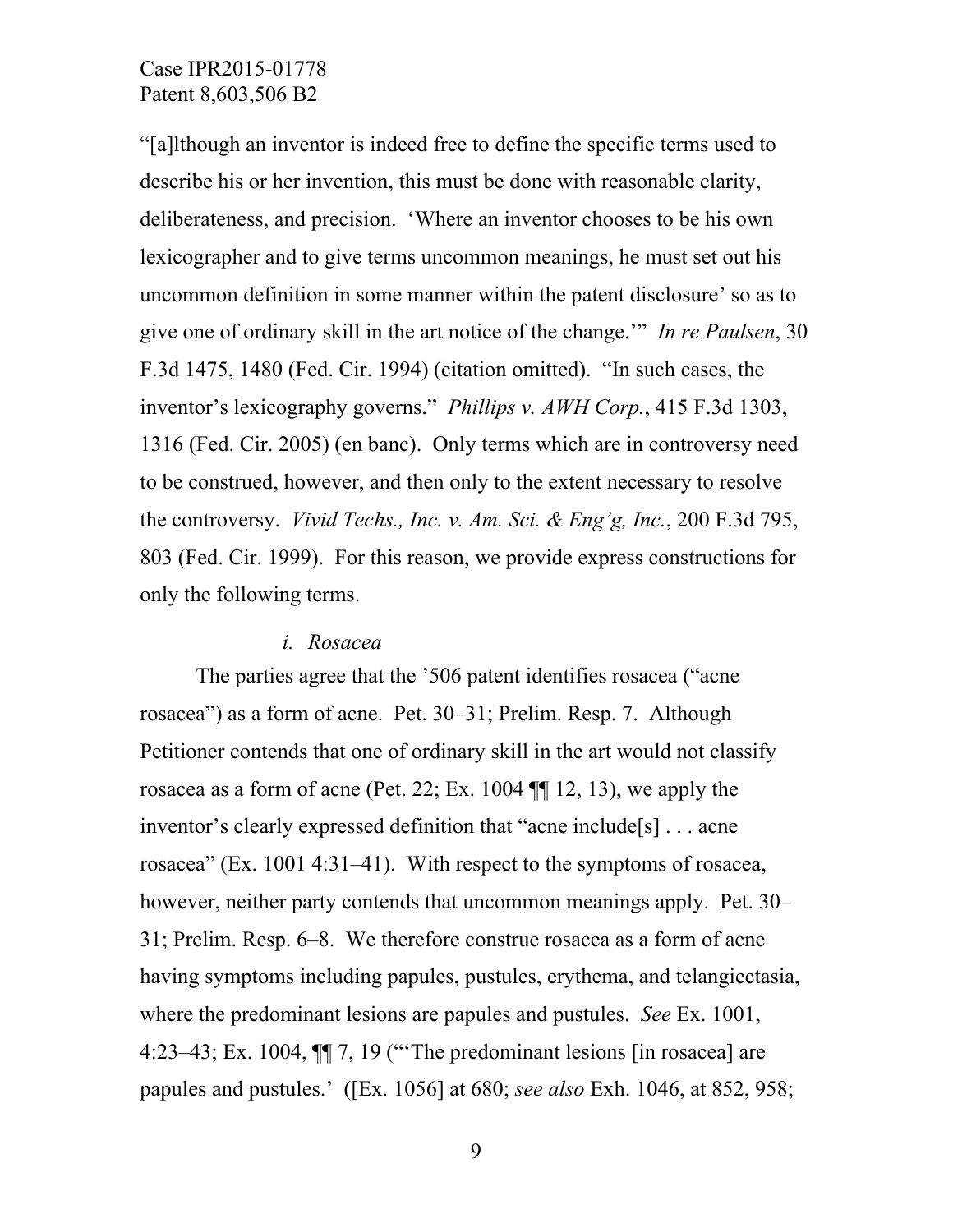Exh. 1047, at 1023, 1175.)."

### *ii. Papules and Pustules*

The '506 patent does not define the terms "papules" and "pustules" as other than as "[i]nflammatory lesions" or blemishes of the skin. *See* Ex. 1001, 3:17–19, 4:24–27, 19:54–55. Patent Owner argues that papules and pustules should be accorded their plain and customary meanings. Prelim. Resp. 8–9. Petitioner does not expressly suggest a meaning for these terms but points to its expert's statement that "'[a] papule is a small, solid, elevated lesion . . . smaller than 1 cm in diameter, and the major portion of a papule projects above the plane of the surrounding skin,'" whereas, "'[a] pustule is a circumscribed, raised lesion that contains a purulent exudate. . . . Pus, composed of leukocytes, with or without cellular debris, may contain bacteria or may be sterile . . . .'" Pet. 31–32; Ex 1004 ¶ 19 (both quoting Ex. 1056, 27, 31). Petitioner contends that "[t]hese definitions align well with those provided by applicant during prosecution." *Id.* at 31 (citing Ex. 1070, 6).

In view of the above, and applying the broadest reasonable definition consistent with the specification, we interpret "papules and pustules" as inflammatory lesions or blemishes of the skin, where "papules" are solid, rounded bumps rising from the skin that are each usually less than 1 centimeter in diameter, and "pustules" are small, inflamed, pus-filled, blister-like lesions of the dermis or epidermis.

c. *Written Descriptive Support in the Continuation Applications*

*i. "A method for treating papules and pustules of rosacea"*  In contending that the parent applications lack written descriptive support for treating papules and pustules of rosacea, Petitioner notes that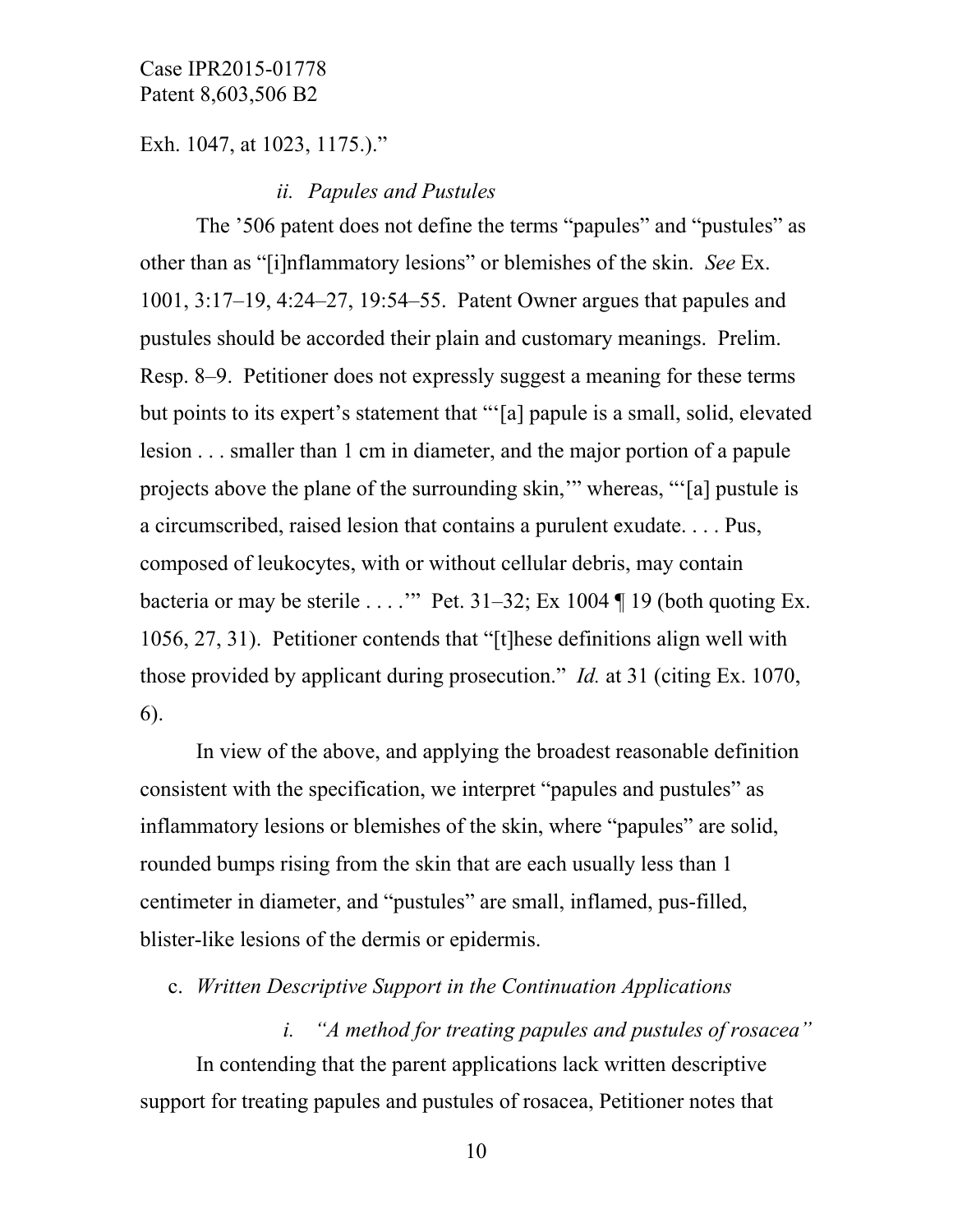rosacea is only mentioned twice in the specification and using the "antiquated and outdated term," acne rosacea. Pet. 22. And although common acne (acne vulgaris) and rosacea are both skin conditions involving inflammatory papules and pustules, "no dermatologists of ordinary skill in the art would have lumped them together in a single genus as types of 'acne.'" *Id.* Moreover, Petitioner argues, among the symptoms the '506 patent attributes to acne generally, comedones are not symptomatic of rosacea, whereas papules and pustules "are only mentioned in connection with treating acne vulgaris in Example 38 . . . and once again in a list of possible symptoms characterizing the genus in 'acne.'" *Id.* at 23 (citations omitted).

We do not find Petitioner's arguments persuasive. As an initial matter, we note that Petitioner has not established that the term "acne rosacea" was "antiquated and outdated" as of the earliest filing date of the chain of applications leading to issuance of the '506 patent. Nor does Petitioner establish that one of ordinary skill in the art would not have understood that term to indicate rosacea—a condition commonly known to encompass inflammatory papules and pustules, albeit not comedones. *See* Pet. 22; Prelim. Resp. 18–19; Ex. 1004 ¶ 13; Ex. 1034, 144.

To the extent a dermatologist would not, as Petitioner argues, "have lumped [acne vulgaris and rosacea] together in a single genus," does not persuade us that written description is lacking. An inventor may choose to be his own lexicographer and give terms uncommon meanings if "done with reasonable clarity, deliberativeness, and precision." *See In re Paulsen*, 30 F.3d 1475, 1480 (Fed. Cir. 1994). In the present case, we find no ambiguity in the '506 patent's definition of the invention as directed to the treatment of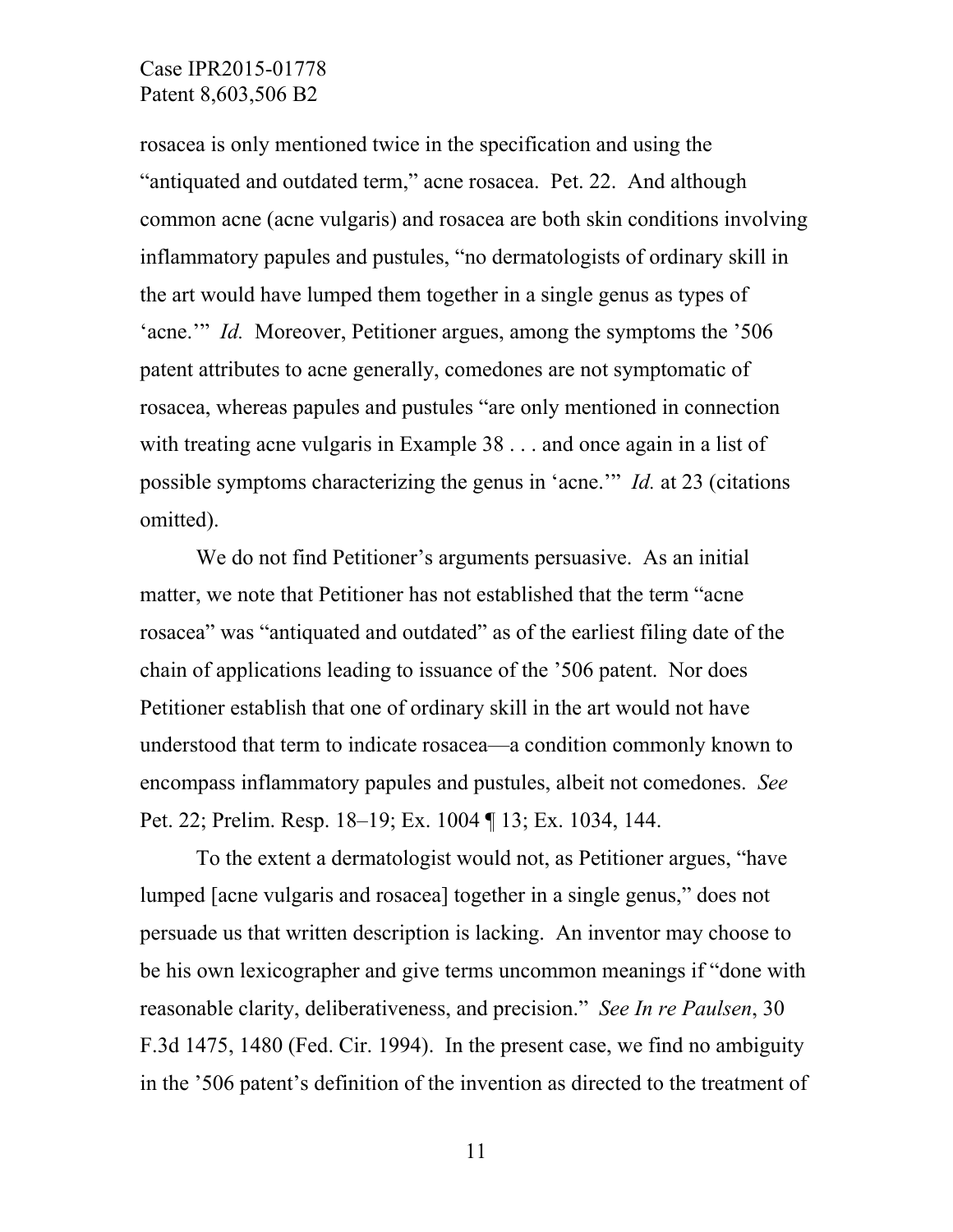"all known types of acne," including both acne vulgaris and rosacea. *See* Ex. 1001, 4:31–43.

The '506 patent characterizes the genus acne as "a disorder of the skin characterized by papules, pustules . . . and other blemishes or skin lesions," and notes that rosacea evinces specific characteristics of "inflammatory lesions (erythema) and permanent dilation of blood vessels (telangiectasia)." *Id.* at 4:23–30, 41–43. We are not persuaded that written description is lacking because not all of the symptoms attributed to the genus acne apply to rosacea, or that a symptom specific to rosacea (i.e, telangiectasia) may only be treated surgically. *See* Pet. 23. Rather, we find it sufficient that the specification teaches the treatment of papules and pustules of the genus "acne"—expressly defined by the inventor as including rosacea.

We also agree with Patent Owner's position that Example 38 of the '506 patent further supports the treatment of papules and pustules of rosacea. *See* Prelim. Resp. 20. Example 38 discloses that a six-month treatment with 20 mg doxycycline, twice daily, resulted in a statistically significant reduction in inflammatory lesions (defined as "papules and pustules, less than or equal to 5 nodules") as compared to placebo. Ex. 1001, 19:37–2037.

Petitioner contends that Example 38 fails to support the treatment of papules and pustules *of rosacea* because it is directed to the treatment of acne vulgaris, rather than rosacea. *See* Pet. 23. We do not find this logic compelling, particularly in view of Petitioner's admissions regarding the commonality of papules and pustules in the two conditions. Petitioner admits that acne vulgaris and rosacea are both skin conditions involving inflammatory papules and pustules (Pet. 22); that such "[p]apules and pustules are extremely common to both common acne (acne vulgaris) and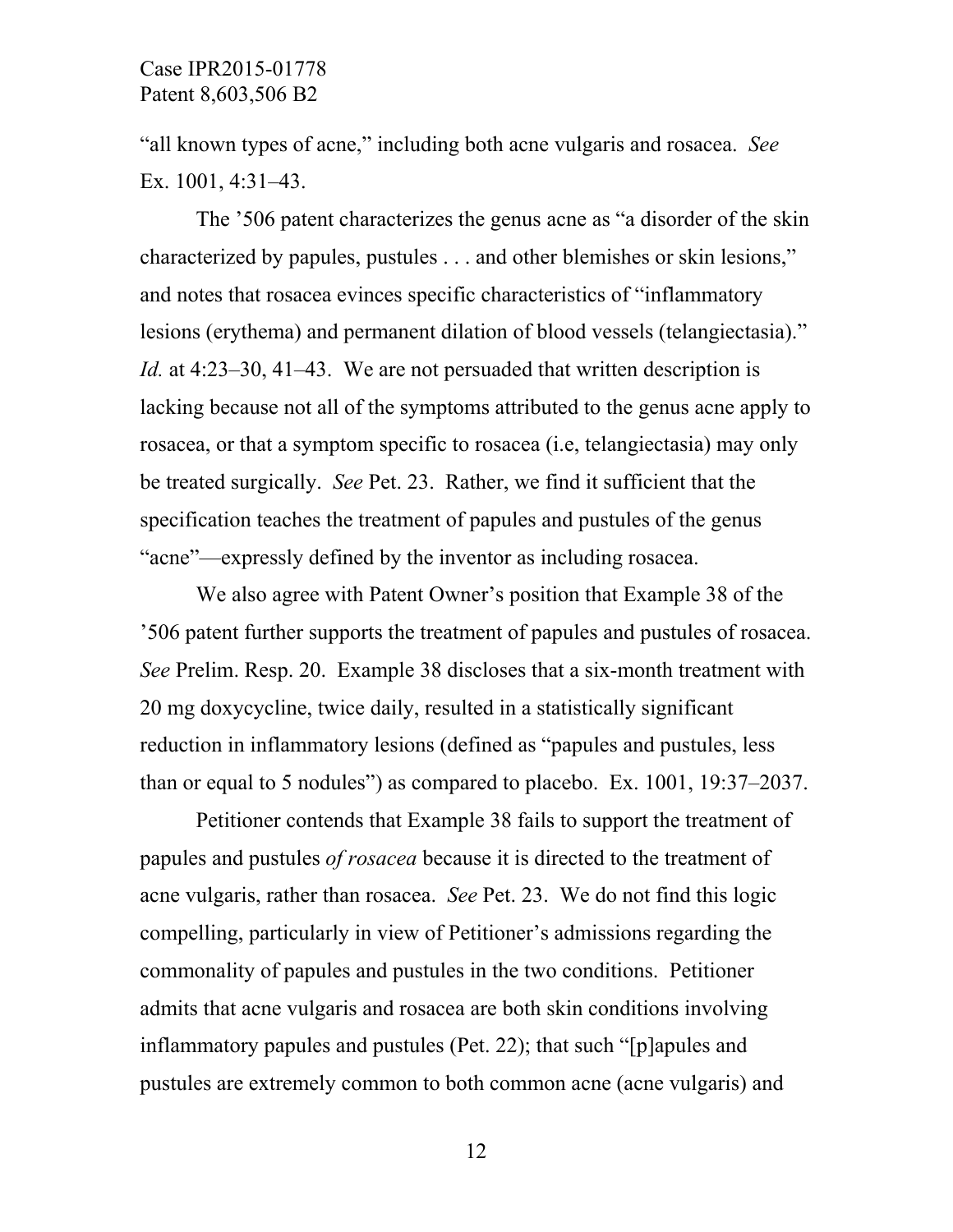-

rosacea (as well as other skin disorders)"; and that "the resulting papules and pustules in both diseases share common underlying properties in that they are inflammatory in nature" (*id.* at 32; Ex. 1004, ¶ 19).

We find the above admissions sufficient to support our conclusion. In addition, Petitioner's statements regarding the correlation between the papules and pustules of common acne and rosacea are further underscored in Petitioner's Paragraph IV Notice Letter to Galderma Laboratories L.P. ("Letter") indicating that Petitioner sought FDA approval to market a proposed 40 mg doxycycline product for use in treating inflammatory lesions of rosacea. Ex. 2005.<sup>9</sup> According to the Letter, "the prior art and the disclosure of the '506 Patent itself, makes the correlation between acne and rosacea indisputable." Ex. 2005, 39. With respect to the '506 Patent, the Letter further states that "the specification defines acne as a genus encompassing the species acne vulgaris and acne rosacea . . . [,] discusses the papules and pustules of acne as incorporating both inflammatory and infectious symptoms, and similarly notes that rosacea is also accompanied with inflammatory lesions, among other symptoms." *Id.* Moreover, the Letter contends, "the prior art is replete with statements made concerning the similarities between the inflammation accompanying acne and the inflammation accompanying rosacea," and "makes it quite clear that the papules and pustules of both acne and rosacea are inflammatory in nature

<sup>&</sup>lt;sup>9</sup> Letter from Petitioner to Chief Executive Officer, Galderma Laboratories L.P. titled, "Notice of Paragraph IV Certification Re Dr. Reddy's Laboratories, Ltd. and Dr. Reddy's Laboratories, Inc.'s Doxycycline Capsules 40mg; U.S. Patent Nos. 7,211,267; 7,232,572; and 8,603,506" (June 22, 2015).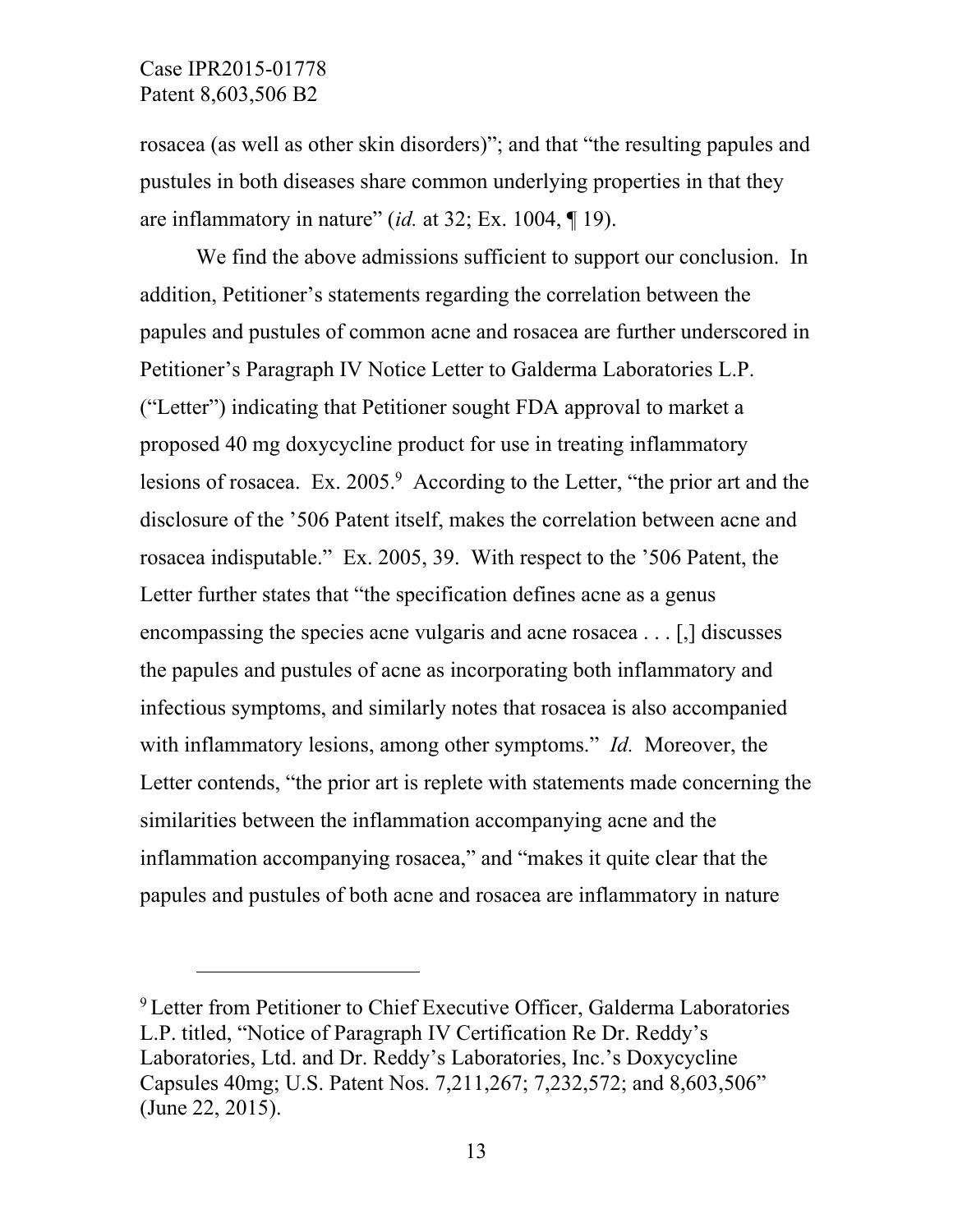and should be treated in the same way." *Id.* at 38–39.

In view of the above, we find that Petitioner does not persuade us that the non-provisional parent applications lack descriptive support for the treatment of papules and pustules of rosacea as set forth in the asserted claims of the '506 patent.

# *ii. "A method for treating papules and pustules of rosacea . . . comprising administering . . . doxycycline, or a pharmaceutically acceptable salt thereof"*

Petitioner argues further the parent applications lack written descriptive support for administering doxycycline as recited in the claimed method. Specifically, Petitioner asserts that "nothing in the specification . . . point[s] a dermatologist of ordinary skill in the art to select doxycycline from at least hundreds of identified compounds and to do so when treating not just rosacea, but its papules and pustules." Pet. 25. We do not find this argument compelling.

As discussed above, Petitioner has not demonstrated a lack of support for the treatment of papules and pustules of rosacea generally. Nor do we find any lack of support for the use of doxycycline for treating "all known types of acne," including rosacea (*see* Ex. 1001, 4:31–43), which, as discussed above, was commonly recognized as involving inflammatory papules and pustules. With respect to the use of doxycycline in particular, we note that while the specification highlights the use of doxycycline to treat comedones (*see id.* at 4:44–45; 5:59–60; 7:1–4), which are not associated with rosacea (Ex. 1004 ¶ 13), it also more generally describes the administration of a 20 mg dose of doxycycline hyclate, twice daily, as "an especially preferred embodiment" (*id.* at 5:59–60; *see also id.* at 4:62–67).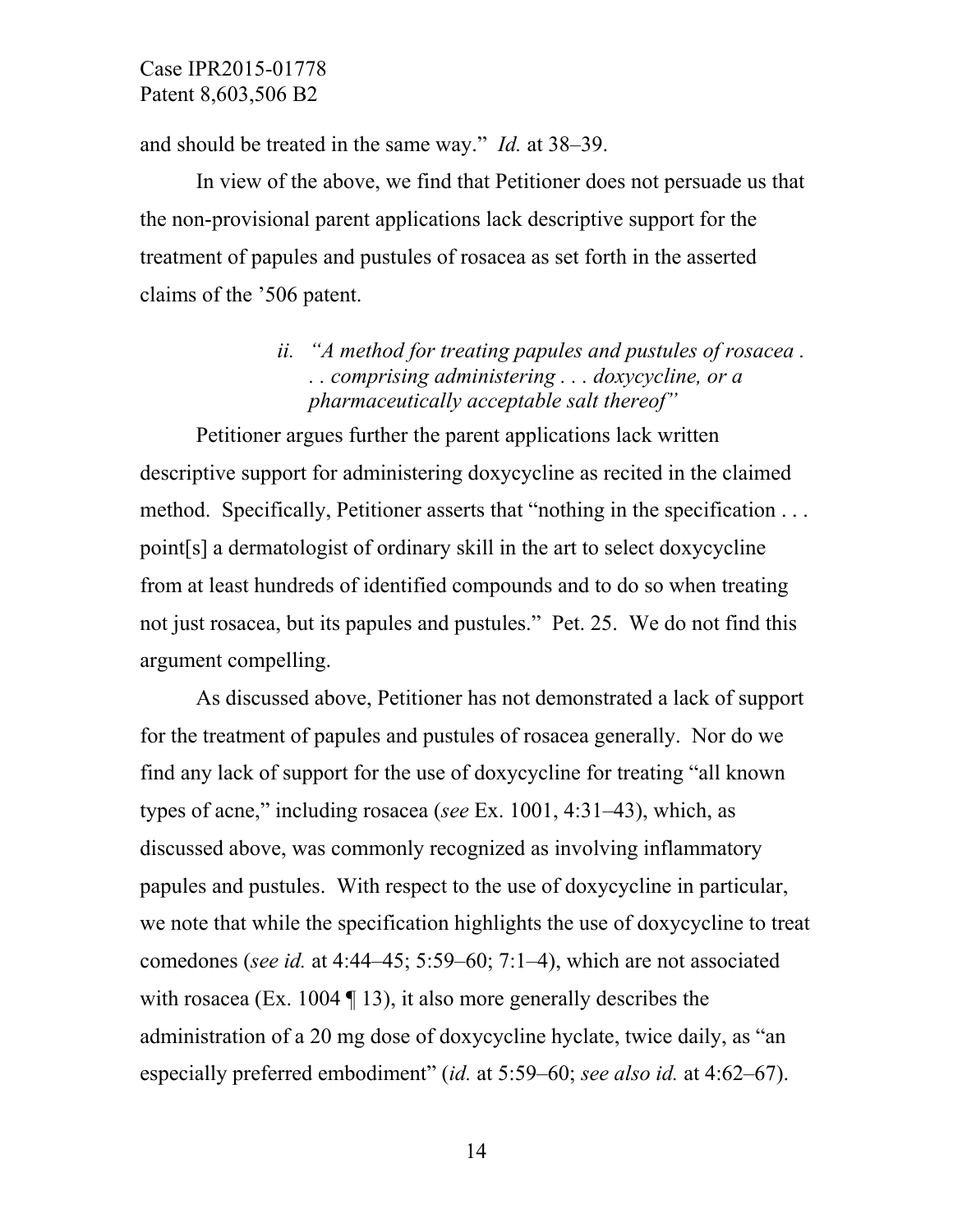Considering the specification as a whole, we do not read the '506 patent as directed solely to the treatment of comedones, or types of acne characterized by comedones and, accordingly, find that Petitioner has not established a lack of written descriptive support for the use of doxycycline to treat papules and pustules of rosacea.

> *iii. "10-80% of a 50 mg dose of doxycycline per day;" "40– 80% of a 50 mg dose of doxycycline per day;" "40 mg per day" "an amount which provides a serum concentration in the range of about 0.1 to about 0.8 μg/ml"*

Petitioner contends also the parent applications lack written descriptive support for dosage regimen of doxycycline recited in the claimed method. Specifically, Petitioner asserts that "[n]othing in the specification teaches the use of any particular amount of an antibiotic or nonantibiotic compound to treat rosacea and certainly nothing teaches that one could administer, for example, 10-80% of a 50mg dose to treat rosacea's papules and pustules." Pet. 25–26. Emphasizing the treatment of rosacea rather than the disclosure of the doses, *per se*, Petitioner further argues that "neither of the ranges in independent claims 1 and 8 is explicitly taught in the specification of the '506 Patent or any of its predecessor patents as a proper dose of doxycycline to treat papules and pustules of rosacea. The 40mg dose of claim 15 is likewise not disclosed for the treatment of papules and pustules of rosacea." Pet. 28. As discussed above, however, Petitioner has not established a lack of written descriptive support for the use of doxycycline to treat papules and pustules of rosacea.

With respect to the specific amounts of doxycycline recited in the challenged claims, Petitioner merely states that, "where the specification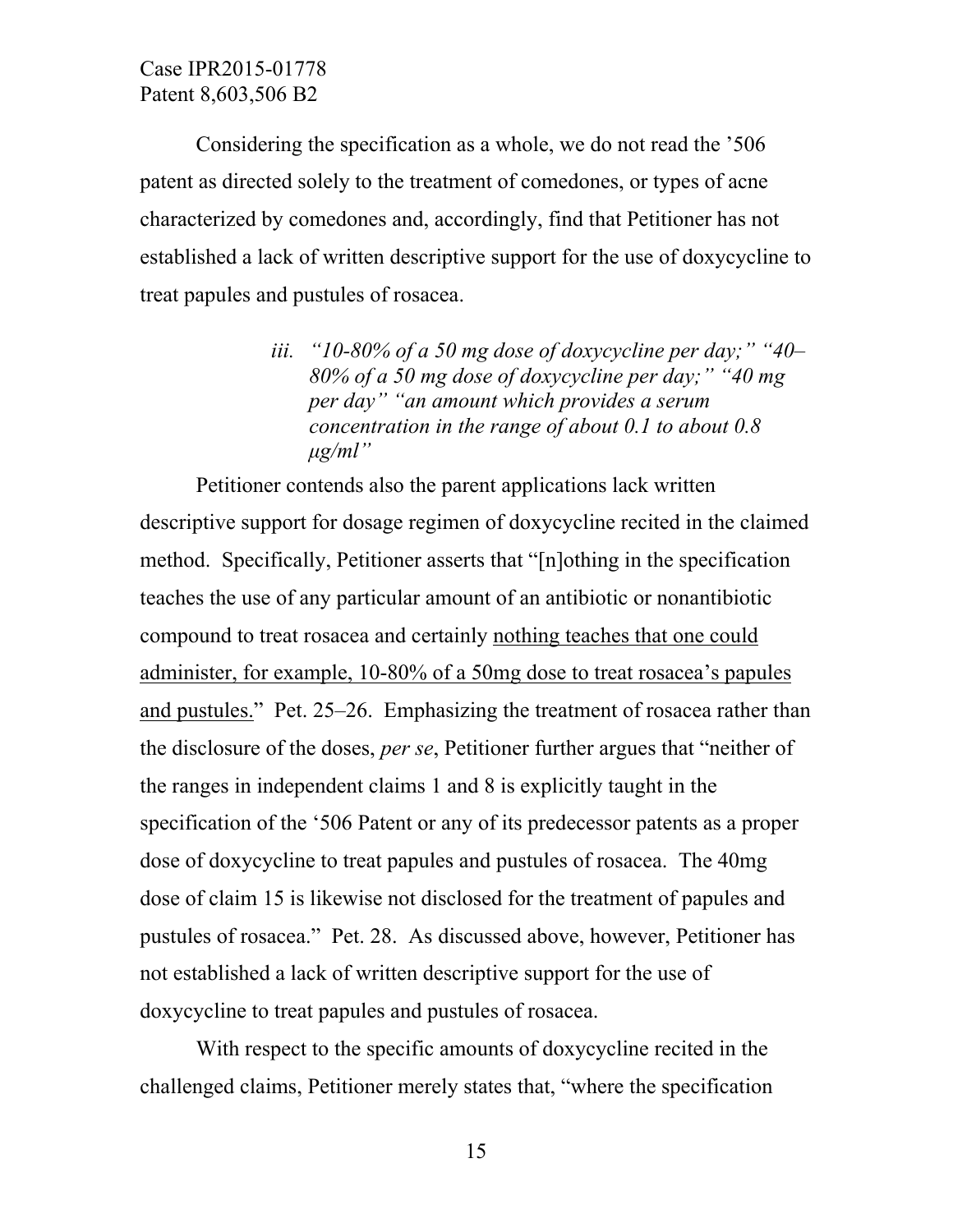does discuss various dosage levels, there are contradictory statements as to which are antibiotic and which are nonantibiotic (which also creates confusion around the claim element in claims 1, 8, and 15 concerning the effect on skin microflora. (*See* Exhs.1004 ¶¶ 20, 21, 22, 23; 1001 col.5 ll. 38–40, 43–44, 54–58.)" Pet. 28. We note that the specification describes *antibiotic* doses of doxycycline as including 50 milligrams per day (Ex. 1001, 5:43–45); the maximum *non-antibiotic* dose of doxycycline as 40 milligrams per day, i.e., 20 milligrams, twice daily (*id.* at 5:49–51); and that a six-month treatment with this maximum non-antibiotic dose "resulted in no reduction in skin microflora" (*id.* at 20:33–35). Absent any further explanation of the alleged contradictions and confusion, we find that Petitioner has not established a lack of written descriptive support for the use of the claimed doses.

# *iv. "Administering . . . doxycycline, or a pharmaceutically acceptable salt . . . without administering a bisphonate compound"*

Petitioner recognizes that column 3, lines 46–50 of the specification expressly teaches administration of "a tetracycline compound in an amount that is effective to treat acne but has substantially no antibiotic activity (i.e. substantially no antimicrobial activity), without administering a bisphosphonate compound." Pet. 29; *see also* Ex. 1001 at 8:14–15 ("[T]he tetracycline compounds are administered without administering a bisphosphonate compound."). Despite these express teachings, Petitioner contends that the limitation "without administering a bisphonate compound," is without written descriptive support because the specification provides no reason to exclude a bisphonate compound. Pet. 28–29 (citing *Santarus, Inc.*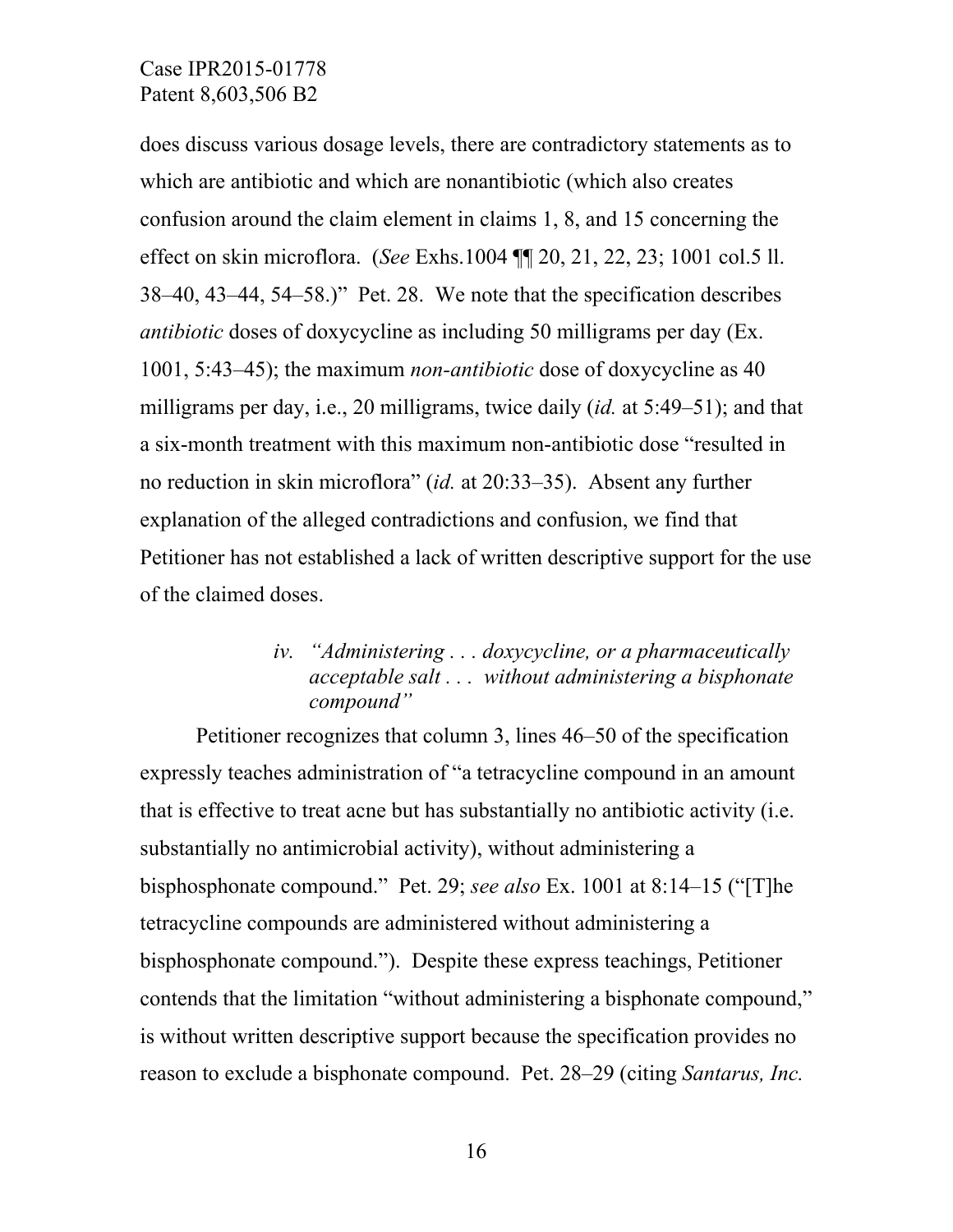*v. Par Pharm., Inc.*, 694 F.3d 1344, 1351 (Fed. Cir. 2012) ("Negative claim limitations are adequately supported when the specification describes a reason to exclude the relevant limitation.")). Petitioner's argument is premised on a reading of *Santarus* that would require the specification to detail the benefits of a negative limitation. The Federal Circuit, however, has since clarified that *Santarus* did not articulate such a new and heightened standard for negative claim limitations:

When viewed in its proper context, Santarus simply reflects the fact that the specification need only satisfy the requirements of § 112, paragraph 1 as described in this court's existing jurisprudence, including through compliance with MPEP § 2173.05(i) ("If alternative elements are positively recited in the specification, they may be explicitly excluded in the claims.") and *In re Johnson*, 558 F.2d at 1018 ("It is for the inventor to decide what bounds of protection he will seek.").

*Inphi Corp. v. Netlist, Inc.*, 805 F.3d 1350, 1356 (Fed. Cir. 2015).

Accordingly, we find that Petitioner has not demonstrated a lack of written description for this term.

# **CONCLUSION**

Petitioner does not convince us that non-provisional parent applications of the '506 patent (as represented by the specification of the '506 patent) fail to provide adequate written descriptive support for the challenged claims. Accordingly, we do not agree with Petitioner's contention that the '506 patent is not entitled to the benefit of the April 5, 2002, filing date of the earliest of those applications under 35 U.S.C. § 120 such that Ashley '572, Ashley '267, and/or ORACEA would qualify as prior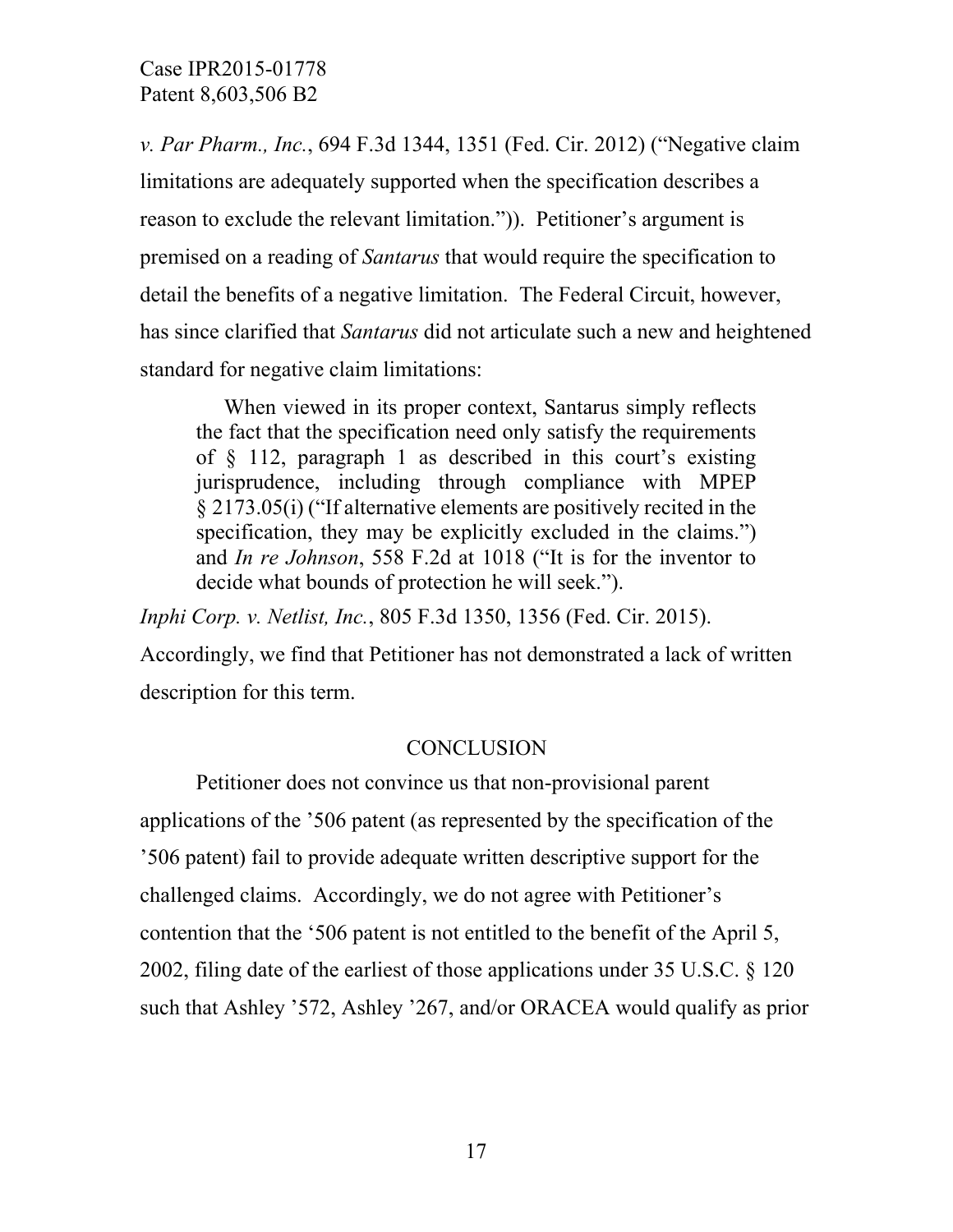art.10 Consequently, Petitioner has failed to establish a reasonable likelihood that it would prevail in showing that claims 1, 7, 8, 14, 15, and 20 are unpatentable in view of the asserted references.

### ORDER

Accordingly, it is

-

ORDERED that the Petition is *denied* as to all challenged claims of the '506 patent.

<sup>&</sup>lt;sup>10</sup> Accordingly, we need not reach Patent Owner's argument that the Board should deny the Petition because the same or substantially the same arguments were previously considered by the Office. *See* Prelim. Resp. 42– 45.